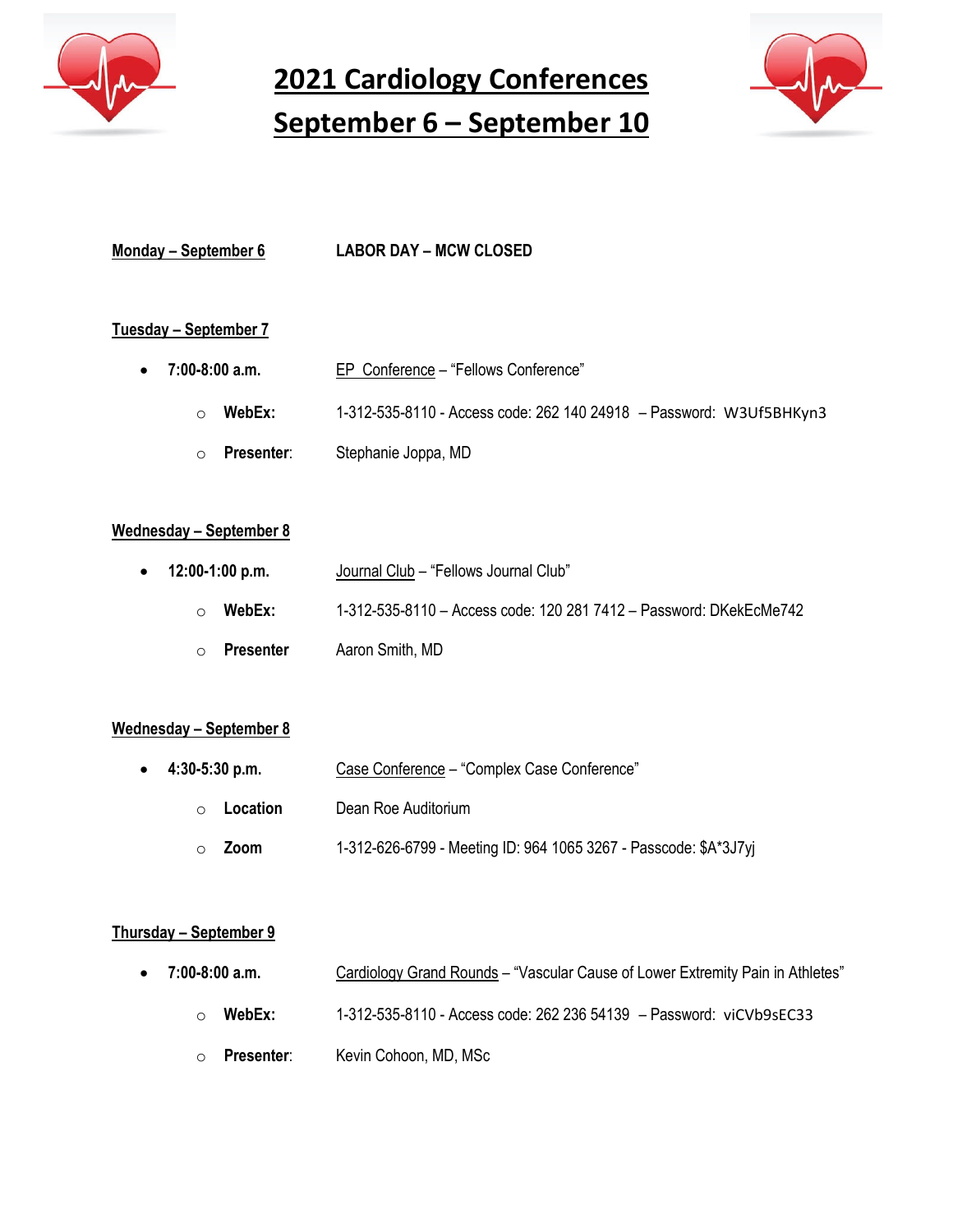

**2021 Cardiology Conferences**

**September 13– September 17**



# **Monday – September 13**

| 7:00-8:00 a.m.<br>$\bullet$      | Cath Conference - "AUC Diagnostic Cath and PCI"                                                    |
|----------------------------------|----------------------------------------------------------------------------------------------------|
| Zoom:<br>$\circ$                 | 1-312-626-6799- Meeting ID: 915 1828 5992- Password: 1tEn5QZC                                      |
| Location:<br>$\circ$             | Cath Lab-IPP 3rd Floor-Room 3639-:CFAC                                                             |
| <u> Tuesday – September 14</u>   |                                                                                                    |
| 7:00-8:00 a.m.                   | EP Conference - "Fellows Conference"                                                               |
| WebEx:<br>$\circ$                | 1-312-535-8110 - Access code: 262 140 24918 - Password: W3Uf5BHKyn3                                |
| Presenter:<br>$\circ$            | Cameron Koester, DO                                                                                |
| <u> Wednesday – September 15</u> |                                                                                                    |
| 4:30-5:30 p.m.                   | Case Conference - "Complex Case Conference"                                                        |
| Location<br>$\circ$              | Dean Roe Auditorium                                                                                |
| Zoom<br>$\circ$                  | 1-312-626-6799 - Meeting ID: 964 1065 3267 - Passcode: \$A*3J7yj                                   |
| <u> Thursday – September 16</u>  |                                                                                                    |
| 7:00-8:00 a.m.                   | Cardiology Grand Rounds - "Evaluation for Heart Transplantation - Removing the<br>Veil of Mystery" |
| WebEx:<br>$\circ$                | 1-312-535-8110 - Access code: 262 236 54139 - Password: viCVb9sEC33                                |
| Presenter:<br>$\circ$            | Eugenia Raichlin, MD                                                                               |
| Thursday - September 16          |                                                                                                    |
| 12:00-1:00 p.m.                  | Imaging Conference - "Echo Math I                                                                  |
| WebEx:<br>$\circ$                | 1-312-535-8110 - Access code: 262 383 61362 - Password: UGn3gyKmp53                                |
| Presenter:<br>$\circ$            | Noelle Garster, MD                                                                                 |
| <u> Friday – September 17</u>    |                                                                                                    |
| 7:00-8:00 a.m.                   | M&M's - "M&M's"                                                                                    |
| WebEx:<br>$\circ$                | 1-312-535-8110 - Access code: 120 170 4665 - Password: mcGPpxJ3f33                                 |
| Presenter:<br>$\circ$            | Jillian Thompson, DO                                                                               |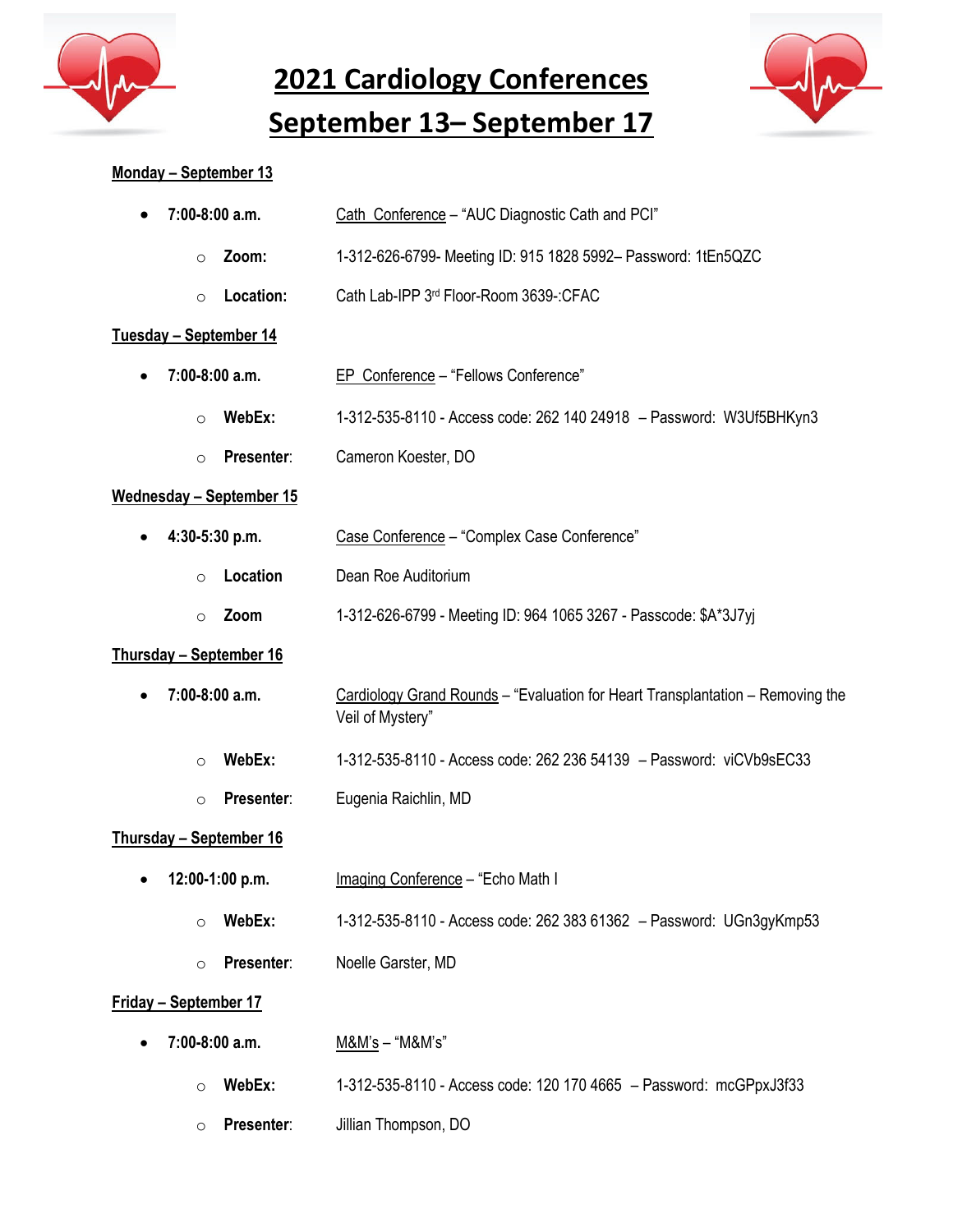

**2021 Cardiology Conferences September 20– September 24**



# **Wednesday – September 22**

| $\bullet$ 4:30-5:30 p.m. | Case Conference - "Complex Case Conference"                      |
|--------------------------|------------------------------------------------------------------|
| Location<br>$\bigcap$    | Dean Roe Auditorium                                              |
| Zoom                     | 1-312-626-6799 - Meeting ID: 964 1065 3267 - Passcode: \$A*3J7yj |

#### **Thursday – September 23**

| $\bullet$ 7:00-8:00 a.m. | Cardiology Grand Rounds – "Clinical Case of the Month"              |
|--------------------------|---------------------------------------------------------------------|
| WebEx:<br>$\bigcirc$     | 1-312-535-8110 - Access code: 262 236 54139 - Password: viCVb9sEC33 |
| Presenter:<br>$\circ$    | Leo Gozdecki, DO                                                    |

# **Thursday – September 23**

| $\bullet$ 12:00-1:00 p.m. |                   | Imaging Conference - "Echo Physics"                                 |
|---------------------------|-------------------|---------------------------------------------------------------------|
| ∩                         | WebEx:            | 1-312-535-8110 - Access code: 262 383 61362 - Password: UGn3gyKmp53 |
|                           | <b>Presenter:</b> | Noelle Garster, MD                                                  |